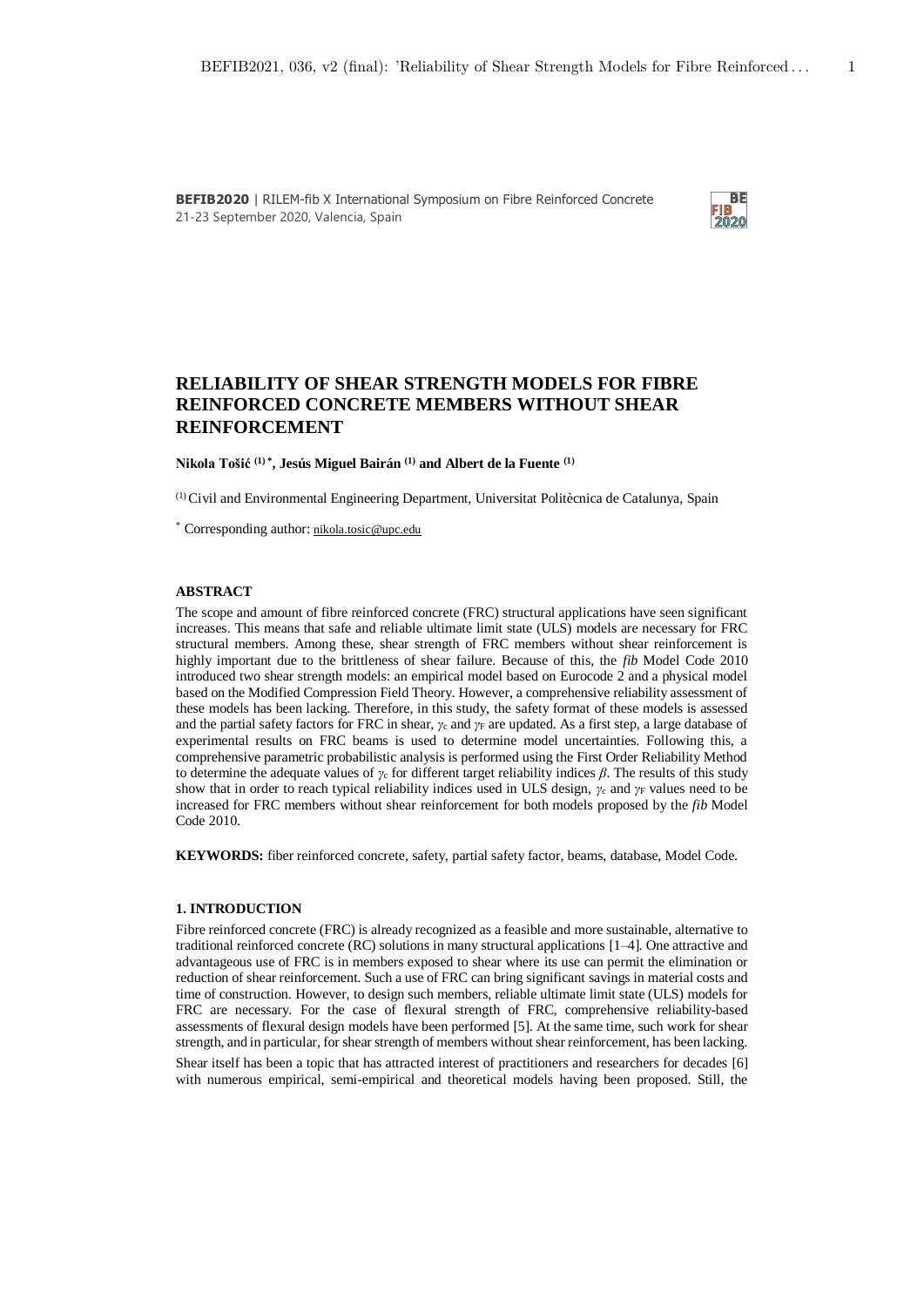

behaviour of members without shear reinforcement has remained a challenging modelling task [7], even for RC members, e.g. the current version of Eurocode 2 [8] contains an empirical model for the shear strength of RC members without shear reinforcement. As for the *fib* Model Code 2010 [9] it presents two models for the shear strength of FRC members without shear reinforcement. The first model herein referred to as MC2010-A—is the officially adopted model that arose from the work of Minelli et al. [10–12], based on the Eurocode 2 empirical shear resistance model. Although fibres provide several contributions to shear strength—toughness, aggregate interlock, improved bending strength of struts, increased dowel action of the longitudinal reinforcement—the MC2010-A model considers only the contribution of the fibres through the pull-out mechanism and as a type of "distributed reinforcement" [13]. The second model—herein referred to as MC2010-B—is an alternative model presented in the *fib* Model Code 2010, based on the Modified Compression Field Theory [14] and is more consistent with the *fib* Model Code 2010 shear strength model for RC members [9].

So far, research has mostly focused on assessing the "model error",  $\delta$ , of these models, i.e. the ratio between actual behaviour/shear strength measured in experiments and shear strength predicted by models. Even for RC members, the scatter of model errors for shear strength of members without shear reinforcement is quite high with coefficients of variation (CoV) routinely exceeding 20% [15,16]. For FRC, Marí et al. [17] calculated the model error on a database of experimental results on steel fibre reinforced concrete (SFRC) beams for models MC2010-A and MC2010-B and found average values of 1.04 and 0.99, respectively, and CoV values of 23% and 24%. Even though these results are commensurable with model uncertainties for RC members without shear reinforcement, they are inconclusive about the reliability of FRC shear design since the probability of failure remains unquantified. Both models MC2010-A and MC2010-B are based on an FRC partial safety factor  $\gamma_c =$ 1.50, accepted in order to maintain continuity with RC but, apparently, without developing a full probabilistic analysis (at least it is not reported in the *fib* Model Code 2010 background documentation).

However, considering the high scatter associated with FRC tensile/flexural residual strength, the reliability index  $\beta$  achieved by these models is not clear in advance. Therefore, the goal of this study is to perform a probabilistic analysis of both *fib* Model Code 2010 models for the shear strength of FRC members without shear reinforcement and calibrate the partial safety factor  $\gamma_c$  required for achieving code-prescribed failure probabilities *P*f according to different consequence classes. To achieved this, first, the model error was determined on a database of experimental results. Then, a parametric study was performed using the First Order Reliability Method (FORM) considering different probability distributions and parameters of input variables. Finally, based on the results, the FRC partial safety factor was calibrated based on the target reliability index and failure probability. The analysed models are based on SFRC; nonetheless, the models have been reported to be compatible with polymeric fibre reinforced concrete as well [18,19]. The results and conclusions presented herein have the potential to become a reference for future revisions of the national and international design codes for FRC members.

### **2. DESCRIPTION OF THE MODELS AND ASSESSMENT OF MODEL ERROR**

### **2.1. Model Code 2010 models for shear strength of FRC members without shear reinforcement**

### 2.1.1. Model MC2010-A

According to the MC2010-A model, shear strength of FRC members "with conventional longitudinal reinforcement and without shear reinforcement" is given by the following expression:

$$
V_{\text{Rd},\text{F}} = \left\{ \frac{0.18}{\gamma_{\text{c}}} \cdot k \cdot \left[ 100 \cdot \rho_{\text{l}} \cdot \left( 1 + 7.5 \cdot \frac{f_{\text{Ftuk}}}{f_{\text{ctk}}} \right) \cdot f_{\text{ck}} \right]^{1/3} + 0.15 \cdot \sigma_{\text{cp}} \right\} \cdot b_{\text{w}} \cdot d \tag{1}
$$

where: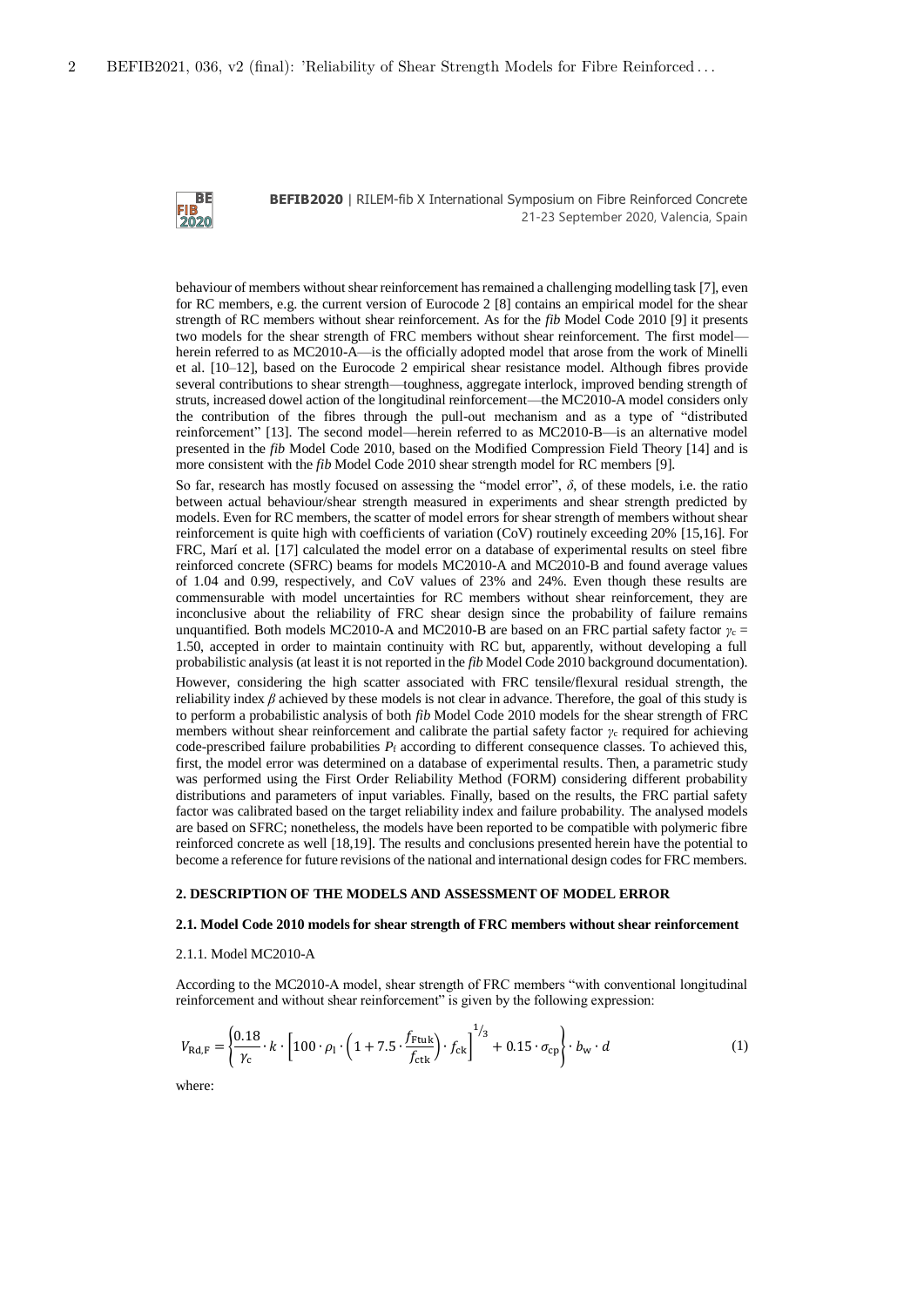

 $V_{\text{Rd},F}$  is the shear strength in [N];

- *Ȗ*c is the partial safety factor for concrete;
- *k* is a factor considering the size effect, determined as

$$
k = 1 + \sqrt{\frac{200}{d}} \le 2.0
$$
 (2)

*d* is the effective depth in [mm];

*ρ*l is the longitudinal reinforcement ratio defined as

$$
\rho_1 = \frac{A_{\rm sl}}{b_{\rm w} \cdot d} \tag{3}
$$

 $b_w$  is the smallest width of the cross-section in the tensile zone in [mm];

 $f_{Funk}$  is the characteristic value of the ultimate residual tensile strength of FRC, considering a crack width  $w_u = 1.5$  mm, according to Eq. (5.6-6) of the *fib* Model Code 2010:

$$
f_{\text{Ftu}} = f_{\text{Fts}} - \frac{w_{\text{u}}}{CMOD_3} \cdot (f_{\text{Fts}} - 0.5 \cdot f_{\text{R3}} + 0.2 \cdot f_{\text{R1}}) \ge 0
$$
\n(4)

CMOD3 is the crack mouth opening displacement (CMOD) of 2.5 mm per EN 14651 [20];

- *f*Ftu is the mean value of the ultimate residual tensile strength of FRC,
- $f_{\text{Fts}}$  is the mean FRC serviceability residual strength equal to 0.45 $\cdot$ *f*R1k;

 $f_{R1}$  is the mean FRC residual strength corresponding to CMOD = 0.5 mm;

 $f_{R3}$  is the mean FRC residual strength corresponding to CMOD = 2.5 mm;

*f*<sub>ctk</sub> is the characteristic value of the tensile strength of concrete in [MPa];

 $f_{ck}$  is the characteristic value of the compressive strength of concrete in [MPa] defined as  $f_{cm} - 8$ MPa, where  $f_{cm}$  is the mean compressive strength;

*σ*cp is the average stress acting on the concrete cross-section *A*c [mm2] due to an axial force *N*Ed [N] caused by loading or prestress ( $N_{\text{Ed}}$  is positive for compression), i.e.  $\sigma_{\text{cp}} = N_{\text{Ed}}/A_{\text{c}} < 0.2$ *·f<sub>cd</sub>*, where *f*cd is the design compressive strength.

As in Eurocode 2, the shear resistance *VRd*,F cannot be smaller than a minimum value *VRd*,F,min:

$$
V_{\text{Rd,F,min}} = \left(0.035 \cdot k^{3/2} \cdot f_{\text{ck}}^{1/2} + 0.15 \cdot \sigma_{\text{cp}}\right) \cdot b_{\text{w}} \cdot d \tag{5}
$$

It should be noted that Eq. (1) uses the partial safety factor  $\gamma_c$  for "concrete without fibres" [9].

### 2.1.2. Model MC2010–B

The MC2010-B model defines  $V_{\text{Rd},F}$  as an expansion of  $V_{\text{Rd},c}$  defined for RC members:

$$
V_{\text{Rd},\text{F}} = \frac{1}{\gamma_{\text{F}}} \left( k_{\text{v}} \cdot \sqrt{f_{\text{ck}}} + k_{\text{v}} \cdot f_{\text{Ftuk}} \cdot \cot \theta \right) z \cdot b_{\text{w}}
$$
(6)

where:

 $k_f$  =0.8

 $f_{\text{Fuk}}$  is the characteristic value of the FRC ultimate residual tensile strength of FRC at  $w_u$ *k*v for members without shear reinforcement:

$$
k_{\rm v} = \frac{0.4}{1 + 1500 \cdot \varepsilon_{\rm x}} \cdot \frac{1300}{1000 + k_{\rm dg} \cdot z} \tag{7}
$$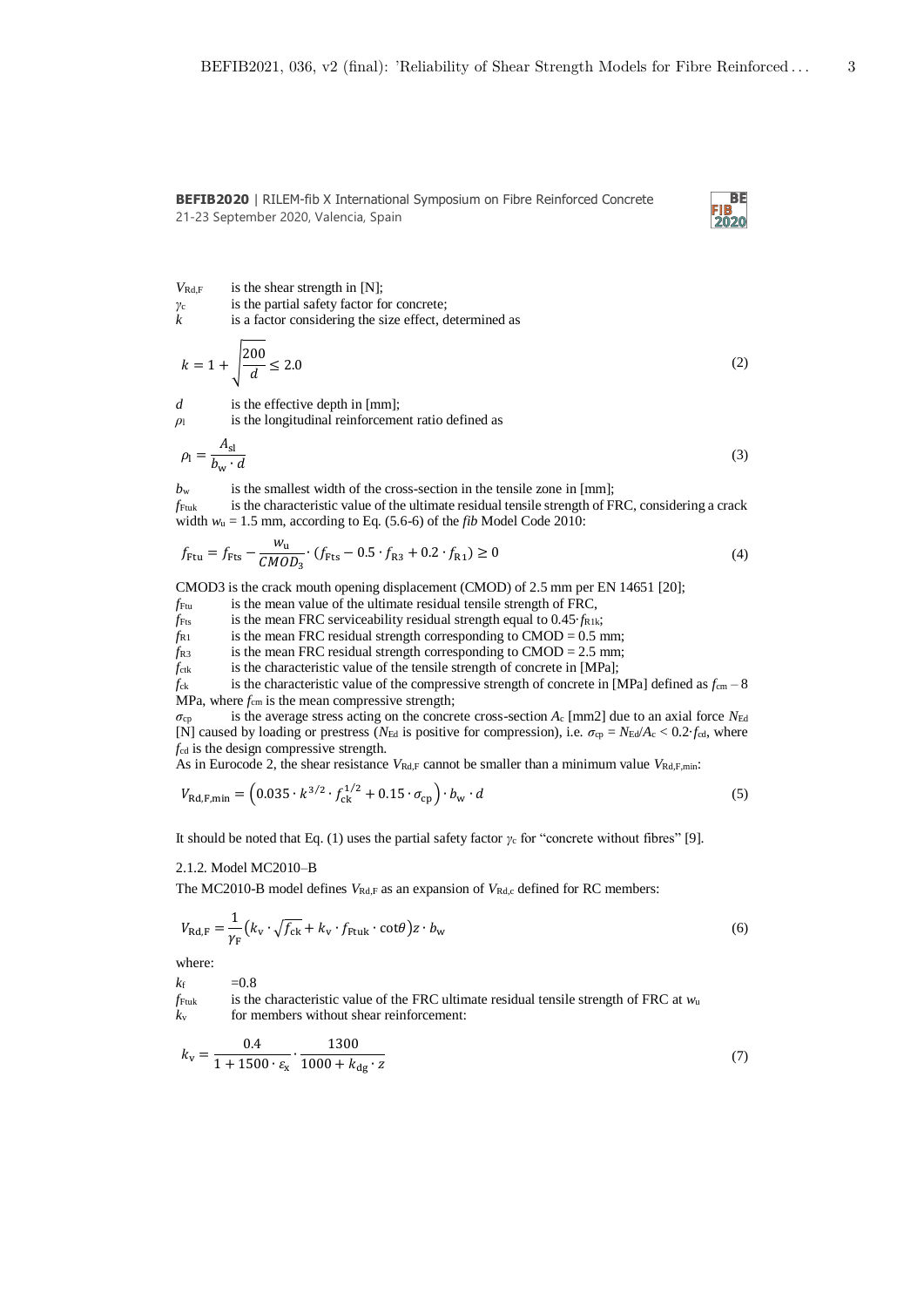**BE FIB**<br>2020

**BEFIB2020** | RILEM-fib X International Symposium on Fibre Reinforced Concrete 21-23 September 2020, Valencia, Spain

*k*<sub>dg</sub> is the aggregate size parameter defined as  $32/(16 + dg) \ge 0.75$  where  $d_g$  is the maximum aggregate size (if smaller than  $16$  mm,  $k_{\text{dg}}$  can be taken as  $1.0$ )

 $\epsilon_{x}$  is the longitudinal strain at the mid-depth of the effective shear depth  $z$ 

$$
\varepsilon_{\rm x} = \frac{1}{2 \cdot E_{\rm s} \cdot A_{\rm sl}} \bigg( \frac{M_{\rm Ed}}{z} + V_{\rm Ed} + N_{\rm Ed} \cdot \bigg( \frac{1}{2} \mp \frac{\Delta e}{z} \bigg) \bigg) \tag{8}
$$

 $M_{\text{Ed}}$ ,  $V_{\text{Ed}}$ ,  $N_{\text{Ed}}$  are the design bending moment, shear force, and axial force at the shear control section, respectively and  $\Delta e$  is the eccentricity of the design axial force.

The limits of the compressive stress field angle  $\theta$  are between a minimum value  $\theta_{\text{min}}$  and 45° with  $\theta_{\text{min}}$ defined as

$$
\theta_{\min} = 29^{\circ} + 7000 \cdot \varepsilon_{\mathbf{x}} \tag{9}
$$

Finally, the crack width at the ultimate limit state *w*u is defined as

$$
w_{\rm u} = 0.2 + 1000 \cdot \varepsilon_{\rm x} \ge 0.125 \text{ mm} \tag{10}
$$

Importantly, unlike the MC2010-A model, the MC2010-B model in Eq. (6) prescribes the use of the  $\gamma$ *F* partial safety factor for FRC. Nonetheless, the partial safety factor is also defined as 1.50 [9]

#### **2.2. Database of experimental results for model error assessment**

In order to adequately assess the error model  $\delta$  a comprehensive database of experimental results is needed. In this case, the database of experiments on SFRC beams without shear reinforcement, compiled by Lantsoght and made available online [21,22] was used. The database is described in detail by Lantsoght [21]. The database consisted of 488 results on SFRC beams with longitudinal reinforcement and without shear reinforcement, collected from 65 individual studies. The parameter range of the original database is shown in Table 1 under the "Original database" column. All results reported in the database were from simply supported beams tested in either three- or four-point bending; the majority of had rectangular cross-sections. Significantly, residual strength was not a parameter reported in the database, because not all studies reported these values, for a variety of reasons. However, a large number of fibre properties is reported, as well as a large variety of steel fibre types [21].

Since the range of parameters was very wide, even outside of the scope of the models in some cases, three filtering criteria were imposed:

- 1. Concrete classes between C12 and C120 were considered (mean compressive strengths between 20 and 128 MPa);
- 2. Only beams with a longitudinal reinforcement ratio smaller than 4% were considered;
- 3. Only beams with a clear shear span-to-effective depth ratio larger than 2.0 were considered.

The first criterion was applied as these classes are the lower and upper compressive strength class, respectively, as defined by the *fib* Model Code 2010. This reduced the number of results to 477.

The second criterion was applied as some of the beams had very large reinforcement ratios unrepresentative of practical applications. This further reduced the number of results to 443.

Finally, the third criterion was applied because a different resisting mechanism is activated in these cases, consisting in the direct transfer of load to the support for values of the shear span-to-effective depth ratio smaller than 2.0. This reduced the number of results to 332. The ranges of parameter values for the filtered database are provide in Table 1 under the "Filtered database" heading.

Around 90% of the results were on beams with  $f_{cm}$  < 70 MPa, effective depth between 100 and 500 mm and with a longitudinal reinforcement ratio between 1.0% and 3.5%. The fibre volume fraction of 329 out of the 332 beams was below 2.0%  $(160 \text{ kg/m}^3)$  and for 296 beams it was below 1.5%  $(120 \text{ kg/m}^3)$ .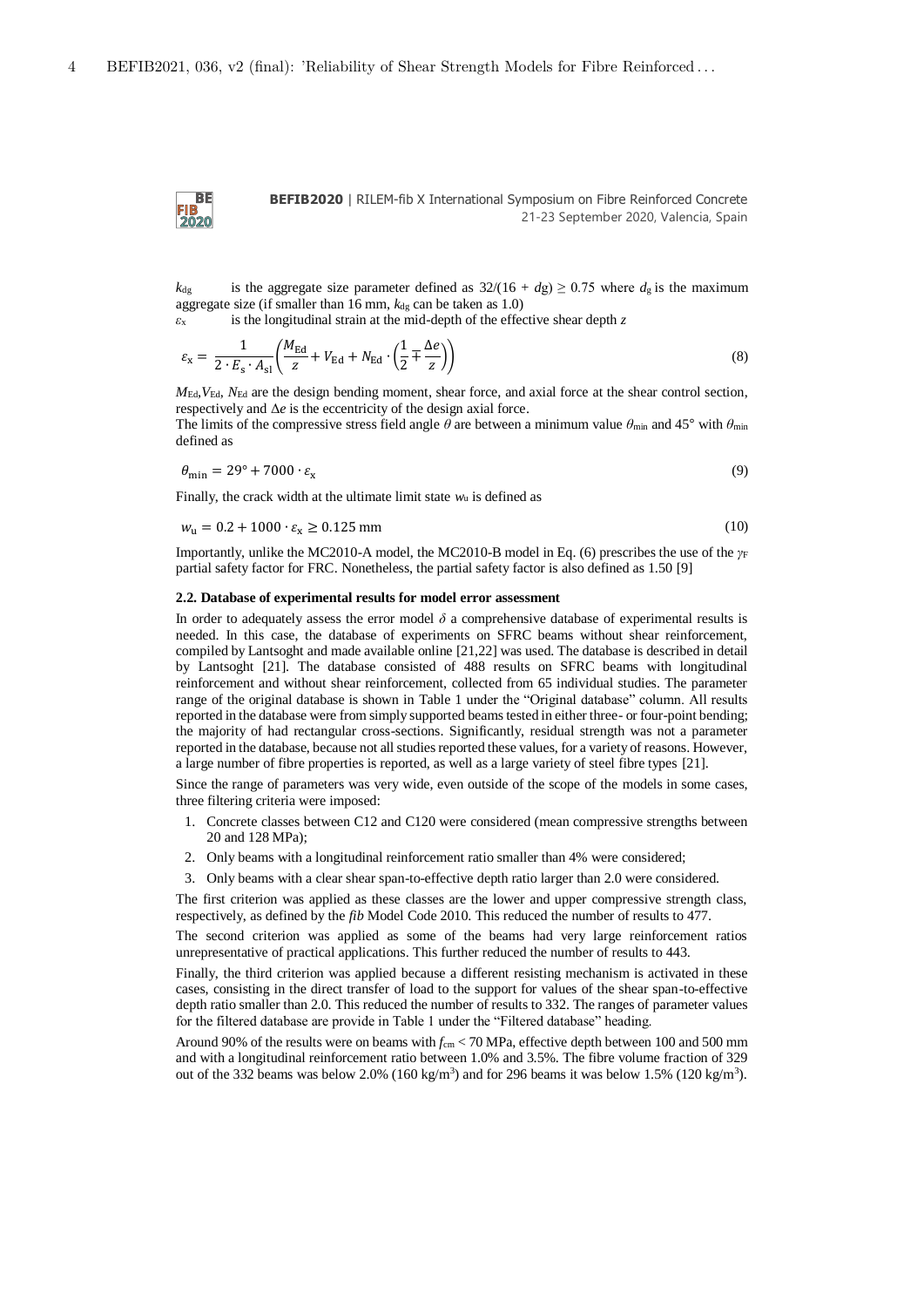

|                       | Original database [22] |       | Filtered database |       |  |
|-----------------------|------------------------|-------|-------------------|-------|--|
|                       | $n = 488$              |       | $n = 332$         |       |  |
| Parameter             | Min                    | Max   | Min               | Max   |  |
| $b_{\rm w}$ (mm)      | 50                     | 610   | 50                | 610   |  |
| $h$ (mm)              | 100                    | 1,220 | 100               | 1,220 |  |
| $d$ (mm)              | 85                     | 1,118 | 85                | 1,118 |  |
| $lspan$ (mm)          | 204                    | 7,823 | 459               | 7,823 |  |
| $a/d$ (-)             | 0.46                   | 6.00  | 2.22              | 6.00  |  |
| $a_v/d$ (-)           | 0.20                   | 5.95  | 2.00              | 5.95  |  |
| $\rho_1$ (%)          | 0.37%                  | 5.72% | 0.37%             | 3.70% |  |
| $f_{y}$ (MPa)         | 276                    | 900   | 276               | 610   |  |
| $f_{\rm cm}$ (MPa)    | 9.8                    | 215.0 | 20.2              | 111.5 |  |
| $V_{\rm f}$ (%)       | 0.2%                   | 4.5%  | 0.2%              | 4.5%  |  |
| $\lambda$ (-)         | 25                     | 191   | 25                | 191   |  |
| $f_{\text{uf}}$ (MPa) | 260                    | 4.913 | 260               | 4.913 |  |

**Table 1.** Example of construction of a table.

*l*span – clear span of the beam; *a*/*d* – shear span-to-effective depth ratio measured from left side of loading plate to left side of support;

 $a\sqrt{d}$  – clear shear span-to-effective depth ratio measured from face of loading plate to face of support; *fy* – yield strength of steel reinforcement;

*V*<sub>f</sub> – fibre volume fraction;  $\lambda$  – fibre aspect ratio (ratio of fibre length to diameter); *f*uf – tensile strength of fibres

**2.3. Calculation of model errors** 

As reported above, residual tensile strengths for SFRC in the database of experimental results were not reported. Hence, the  $f_{\rm R}i$  values had to be estimated. This was done using the regressions presented in Figs. 2a (for  $f_{R3}$ ) and 2b (for  $f_{R1}$ ), derived from a statistical analysis of experimental results using the EN 14651 standard [20] on notched  $150 \times 150 \times 600$  mm beams, as reported by Venkateshwaran et al. [23], Tiberti et al. [24], Galeote et al. [25], as well as other experimental programs conducted at the Structures and Materials Technology Laboratory (LATEM) of the Polytechnic University of Catalonia (UPC). The database included a large variety of concrete mixes, with the compressive strength range of 15–117 MPa, volume fraction of fibres 0.33–2.52%, fibre aspect ratios 35–110, fibre tensile strength 1000 to 3000 MPa and fibre modulus of elasticity (*E*f) 190000–210000 MPa. Figure 2 demonstrates a good fit between the proposed linear regressions and the observed data, with the values of the coefficients of determination ( $R^2$ ) of 0.90 and 0.75 for  $f_{R1}$  and  $f_{R3}$  predictions, respectively.



**Figure 1.** Correlations used to assess  $f_{R3}$  (left) and  $f_{R1}$  (bottom) of the SFRC.

Then, the model error  $\delta$  could be determined as  $\delta = V_{\text{experiment}}/V_{\text{model}}$ . For this purpose, the partial safety factor  $\gamma_c$  and  $\gamma_F$  were eliminated from Eqs. (1) and (6), respectively, and mean values of material properties were used. Values of mean compressive strength were used,  $f_{R1}$  and  $f_{R3}$  were predicted based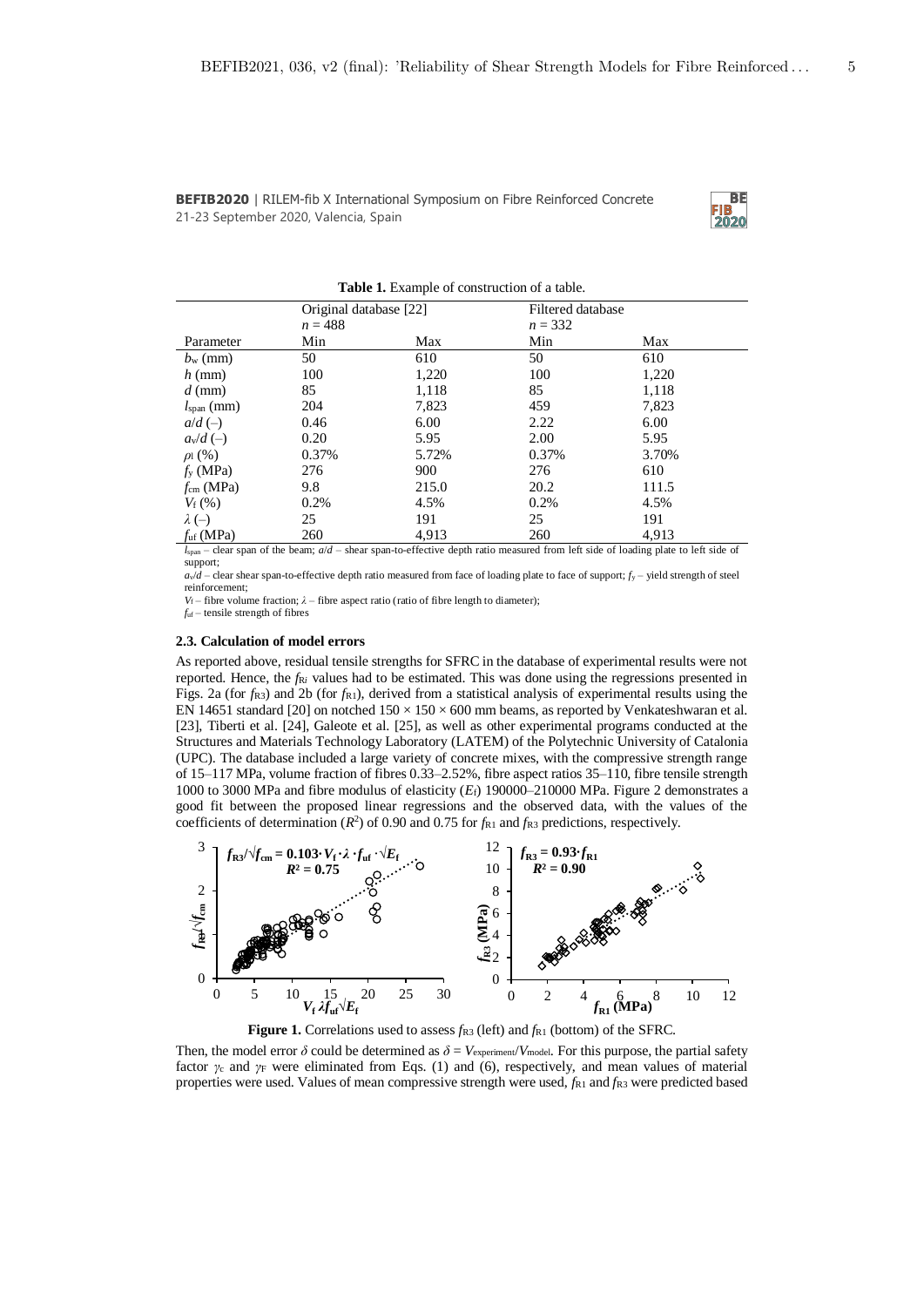**BE FIB**<br>2020

**BEFIB2020** | RILEM-fib X International Symposium on Fibre Reinforced Concrete 21-23 September 2020, Valencia, Spain

on the above-presented regression and the tensile strength *f*ct was calculated based on *fib* Model Code 2010 expressions [9].

For MC2010-A, the upper limit of 2% was applied to the longitudinal reinforcement ratio. For MC2010- B the compression field angle was adopted as  $\theta = 45^{\circ}$  as it provides optimal results. The descriptive statistics of the model errors on the basis of 332 results are reported for models MC2010-A and MC2010-B in Table 2. A box-and-whiskers plot was used to eliminate outliers, i.e., values of  $\delta$  smaller than  $Q_1 - 1.5 \cdot IQR$  and greater than  $Q_3 + 1.5 \cdot IQR$  were excluded (where  $Q_1$  and  $Q_3$  are the first and third quartile, respectively, and *IOR* is the "interquartile range", i.e.  $O_3 - O_1$ ). The obtained results can be seen to be comparable to previous analyses of the same models as well as analyses of RC model errors.

Table 2. Summary statistics of the model error  $\delta$  for the MC2010-A and MC2010-B models.

|                              | <b>MC2010-A</b> | <b>MC2010-B</b> |  |
|------------------------------|-----------------|-----------------|--|
|                              | $n = 327$       | $n = 328$       |  |
| Mean, $\mu$                  | 1.075           | 0.912           |  |
| Standard deviation, $\sigma$ | 0.245           | 0.266           |  |
| CoV                          | 22.8%           | 29.1%           |  |

### **3. PARTIAL SAFETY FACTOR CALIBRATION**

### **3.1. Design set and probability analysis**

To assess the reliability of the studied models, a set of design cases was defined, as presented in Table 3. A typical range of thicknesses of building and bridge-deck slabs, beams, footings, and mat foundations was selected as corresponding to the range of 200–1000 mm. The cross-section width was considered as constant and equal to 300 mm since shear strength depends linearly on it. The effective depth was determined as  $d = h - d_s = h - 50$  mm. The variables in Table 3 produce 140 combinations of geometry, longitudinal reinforcement and concrete class.

The process is initiated by computing the reference minimum ( $V_{\text{Rd,min}}$ ) and maximum ( $V_{\text{Rd,max}}$ ) shear capacities for every combination of the design variables of Table 3. For this purpose, current code value of the resistance safety factors  $\gamma_c = \gamma_F = 1.50$  were retained. FRC residual flexural capacities were limited to *f*R3k,min and *f*R3k,max of 3 and 10 MPa, respectively. The range was further divided in quarters, so that five design loads were obtained for each case. Considering the 5 design loads, a total of 700 design cases ( $140 \times 5$ ) were generated.

**Table 3.** Range of variables in the design set.

| Parameter                 |       | Values of parameters in the design set |       |       |       |       |       |
|---------------------------|-------|----------------------------------------|-------|-------|-------|-------|-------|
| $b$ (mm)                  | 300   |                                        |       |       |       |       |       |
| $h$ (mm)                  | 200   | 400                                    | 600   | 800   | 1000  |       |       |
| $\rho$ <sub>1</sub> $(-)$ | 0.002 | 0.005                                  | 0.010 | 0.015 | 0.020 | 0.025 | 0.030 |
| $f_{ck}$ (MPa)            | 30    | 50                                     | 70    | 90    |       |       |       |

The reliability of each design case was assessed by the reliability index  $\beta$ , related to the probability of failure  $(P_f)$  by  $\beta = -\Phi^{-1}(P_f)$ , where  $\Phi$  is the cumulative standard normal distribution. FORM [26,27] was used to estimate the reliability index.

A design failure is identified when a negative value is found in the limit state function  $G = V_R - V_S =$  $\delta$ ·*V*<sub>R,model</sub> – *V*<sub>S</sub>, where *V*<sub>R,model</sub> is the shear resistance predicted by the model and *V*<sub>S</sub> is the shear load. Considering *G* a function of random variables, the probability of failure is computed as the probability of obtaining a negative value of *G*, i.e.

$$
P_f = P(G < 0) = P(\delta \cdot V_R - V_S < 0) \tag{11}
$$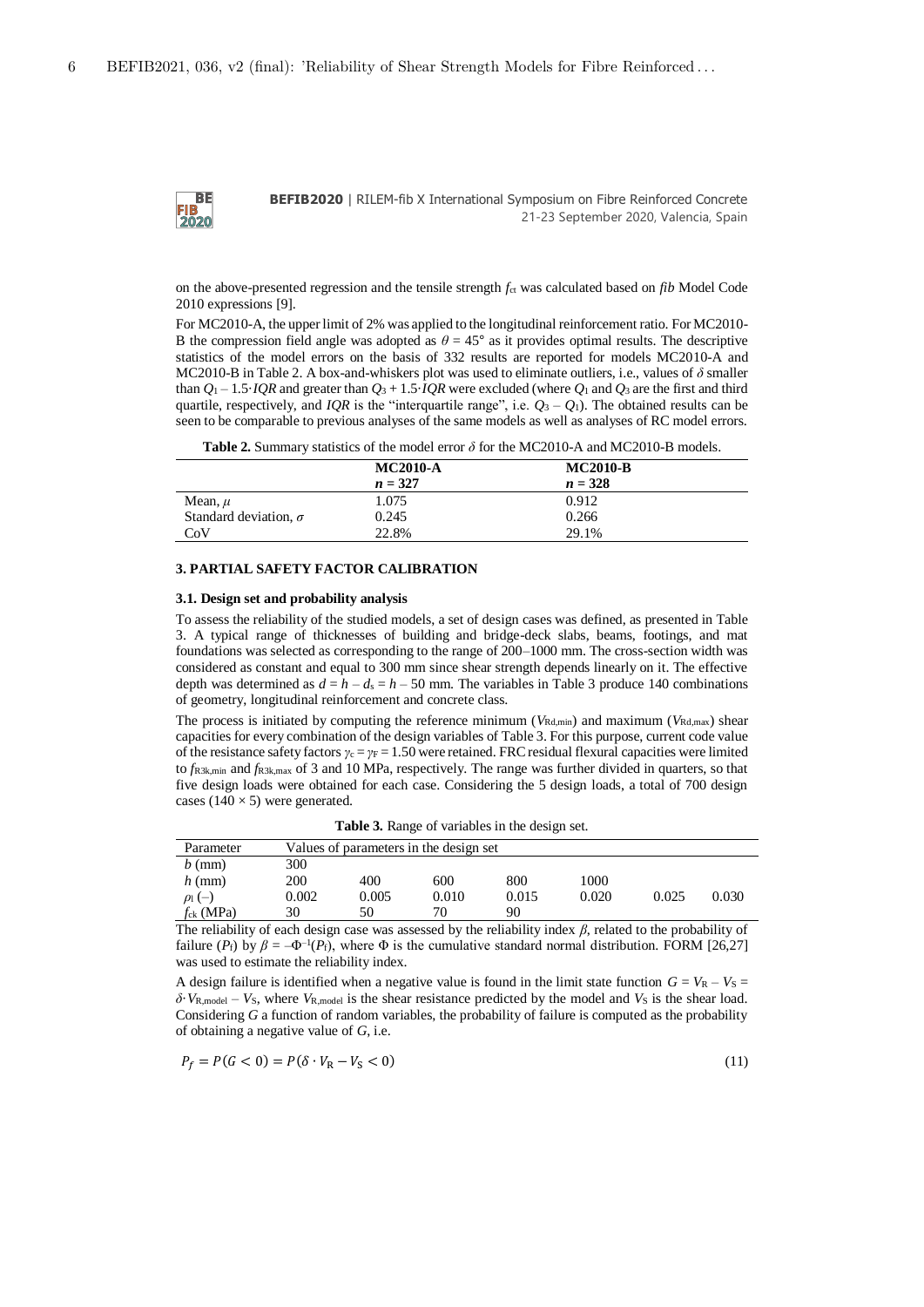

To calculate *V*R,model, models MC2010-A and MC2010-B were as described in section 2.1, without the safety factor and using the observed values of the materials and geometry variables. However, it must be noted that in Eq. (8), the value of *V* has to be multiplied by  $\gamma$ F. The set of random variables and the corresponding distribution functions used are summarized in Table 4. The model error was selected as lognormally distributed according to the recommendations of the Joint Committee on Structural Safety (JCSS) [28].

**Table 4.** Definition and distribution of random variables.

| Variable     | Description                             | Statistical<br>model | Mean value $(\mu)$                                                                                                                                      | CoV                                            |
|--------------|-----------------------------------------|----------------------|---------------------------------------------------------------------------------------------------------------------------------------------------------|------------------------------------------------|
| $\delta$     | Model error                             | Lognormal            | 1.075                                                                                                                                                   | 0.228                                          |
| $f_c$        | Compression<br>strength                 | Lognormal            | $f_{\rm ch}$ + 8 MPa                                                                                                                                    | $0.050 - 0.128$                                |
| $f_{\rm ct}$ | Tensile strength                        | Lognormal            | $f_{ck} \leq 50 MPa \rightarrow 0.3 f_{ck} \overline{3}$<br>$f_{ck} > 50 MPa \rightarrow$<br>$2.12 \cdot \ln \left(1 + \frac{f_{\text{cm}}}{10}\right)$ | 0.182                                          |
| fFtu         | Residual strength<br>at $w_{\rm n}$     | Lognormal            | $1.412 \cdot f_{Ftuk}$                                                                                                                                  | 0.2                                            |
| $\Delta b$   | Geometrical error<br>in section width   | Normal               | $0.003 \cdot b \leq 3 \,\text{mm}$                                                                                                                      | $4 + 0.006 \cdot b \le 10$ mm<br>$\mu_{\rm b}$ |
| $\Delta d$   | Geometrical error<br>in effective depth | Normal               | $10 \text{ mm}$                                                                                                                                         | 1                                              |

#### **3.2. Calibration of the partial safety factor** *γ***c in model MC2010-A and** *γ***F in mode MC2010-B**

To establish the relationship between  $\gamma_c$  and  $\gamma_F$  to  $\beta$ , the required  $f_{Fu}$  has to be designed for each element belonging to the design set of section 3.1, for different values of  $\gamma_c$  and  $\gamma_F$ . For this purpose,  $V_{\text{Rd}} = V_{\text{Sd}}$ is imposed and the reliability index is computed for each case. The design shear load  $V_{\rm Sd}$  was assumed to be deterministic; therefore, the computed reliability index refers to the probability of reaching a shear strength ( $V_R$ ) smaller than the design resistance ( $V_{Rd}$ ):  $P(V \leq V_{Rd}) = \Phi(\beta_R)$  where  $\beta_R$  is the resistance reliability index.

The reliability indices associated to the models MC2010-A and MC2010-B for estimating the shear strength capacity of FRC members without shear reinforcement (Eqs. (1) and (6)) were assessed for a range of safety factors  $\gamma_c$  and  $\gamma_F$  varying between 1.50 and 2.50, Fig. 2.



**Figure 2.** Variation of the resistance reliability index with respect to  $\gamma_c$  for model MC2010-A (left) and  $\gamma_F$  for model MC2010-B (right).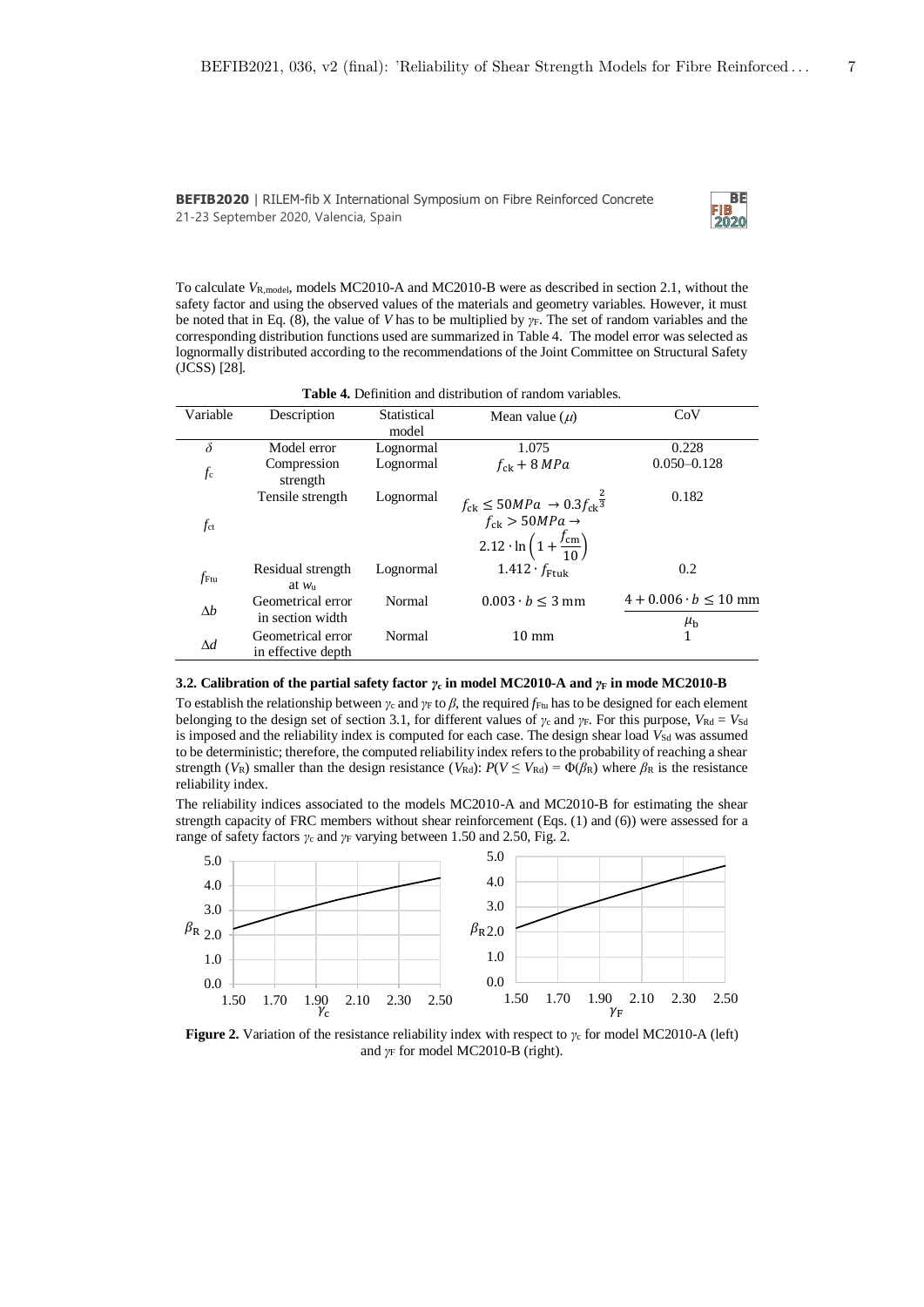**BE FIB**<br>2020

**BEFIB2020** | RILEM-fib X International Symposium on Fibre Reinforced Concrete 21-23 September 2020, Valencia, Spain

As can be seen, the obtained values of  $\beta_R$  are 2.15 for both  $\gamma_c = 1.50$  in model MC2010-A and for  $\gamma_F =$ 1.50 in model MC2010-B, with values going up to 4.32 and 4.64 for  $\gamma_c$  and  $\gamma_F$  equal to 2.50, respectively.

Generally, the target reliability index can be established as a result derived from an analysis coupling economic costs and failure consequences for human beings. As reference, a target reliability index for ULS verifications for a period of 50 years and medium consequences of failure of  $\beta_{\text{target}} = 3.8$  is suggested in the *fib* Model Code 2010. Additionally,  $\beta_{\text{target}}$  of 3.1 and 4.3 are suggested in the same code for low and high consequences of failure, respectively, for a period of 50 years [9]. It should be noted that  $\beta_{\text{target}}$  accounts for uncertainties associated with both resistance and loads, as random variables, whereas  $\beta_{\rm R, target}$  includes only those associated with the resistance. However, it may be assumed that the  $\beta_{\text{target}}$  and  $\beta_{\text{R,target}}$  are linearly related through the resistance sensitivity coefficient ( $\alpha$ R) as  $\beta_{\text{R,target}} =$ *α*R·*ȕ*target, where *α*R can be considered as 0.8 [29].

Table 5 gathers the  $\beta_{\text{target}}$  values for the three reference consequences of failure defined in the *fib* Model Code 2010, together with the computed  $\gamma_c$  and  $\gamma_F$  required to guarantee these  $\beta_{\text{target}}$  values in the design set.

**Table 5.** Safety factors  $\gamma_c$  and  $\gamma_F$  for the target reliability of different consequences of failure.

| Consequence of | $p_{\text{target}}$ | $\alpha_{\rm R} \cdot \beta_{\rm target}$ | γc   | ΥF   |
|----------------|---------------------|-------------------------------------------|------|------|
| failure        | For 50 years        | (taking $\alpha_{\rm R} = 0.8$ )          |      |      |
| Low            | I                   | 2.48                                      | 1.59 | 1.61 |
| Moderate       | 3.8                 | 3.04                                      | 1.82 | 1.81 |
| High           | 4.⊰                 | 3.44                                      | 2.01 | . 97 |

As can be seen, for the reference consequence of failure ( $\beta_{\text{target}} = 3.8$ ), the required  $\gamma_c$  is 1.82 for model MC2010-A, which is 21% larger than that currently proposed in the code ( $y_c = 1.50$ ). A similar value of was found for  $\gamma_F$  (1.81) for model MC2010-B.

#### **4. CONCLUSIONS**

This paper presents reliability-based calibration of partial safety factors  $\gamma_c$  and  $\gamma_F$  for the shear design of FRC members without shear reinforcement according to two *fib* Model Code 2010 models. For this purpose, a database of experimental results was used for assessing model errors, after which FORM analyses were performed to calibrate the partial safety factors. Based on the obtained results, the following conclusions can be drawn:

- The model errors of the MC2010-A and MC2010-B models were determined to be lognormally distributed with mean of 1.075 and 0.912, respectively, and CoV values of 22.8% and 29.1%, respectively, based on 332 experimental results.
- Based on a probability analysis and a parametric study of 700 individual cases, the relationship between the target failure probability  $\beta_R$  and partial safety factors  $\gamma_c$  and  $\gamma_F$  was determined. It was found that  $\beta_R$  values associated with the value of  $\gamma_c = \gamma_F = 1.50$ —currently adopted in the *fib* Model Code 2010—are 2.25 and 1.88, for models MC2010-A and MC2010-B, respectively, i.e. below the target values of  $\alpha_R \cdot 3.1 = 2.48$ ;  $\alpha_R \cdot 3.8 = 3.04$  and  $\alpha$ R·4.3 = 3.44 associated with low, moderate and high consequences of failure, respectively, and a service life of 50 years, considering the resistance sensitivity coefficient as  $\alpha_R = 0.8$ .

The results of this study allow confirming that target failure probabilities could not be achieved by the MC2010-A and MC2010-B models for the shear resistance of FRC members without shear reinforcement with  $\gamma_c = \gamma_F = 1.50$ . Therefore, calibration of the partial safety factor is required for future code revisions. Although the results of the study are dependent on the range of parameters considered in the experimental database used for assessing the model error and on the choice of parameter ranges in the probability analysis, they can still be considered as robust enough for drawing general conclusions.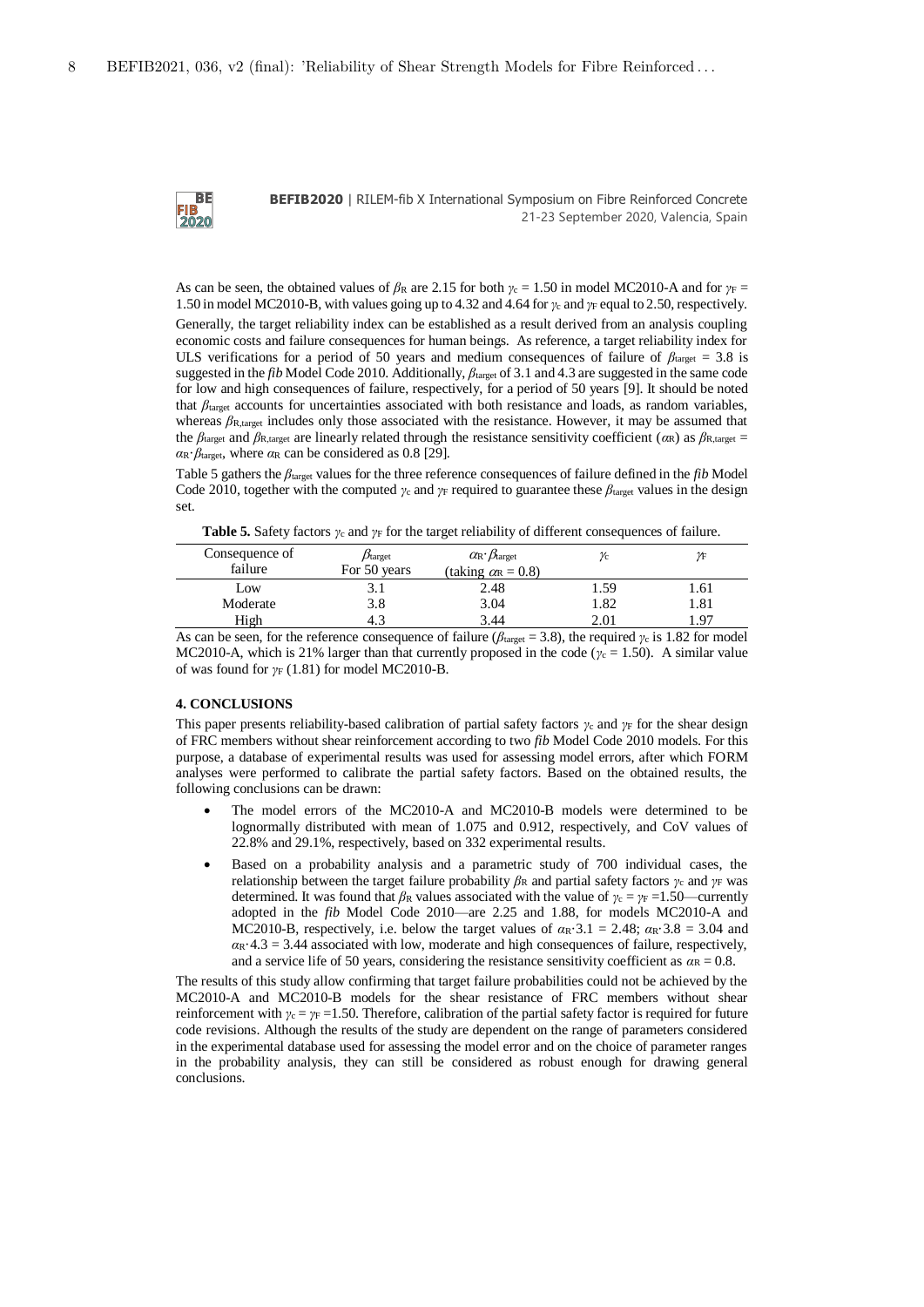

### **ACKNOWLEDGEMENTS**

This study has received funding from the European Union's Horizon 2020 research and innovation programme under the Marie Sklodowska-Curie grant agreement No 836270. This support is gratefully acknowledged. The authors also wish to express their acknowledgement to the Ministry of Economy, Industry and Competitiveness of Spain for the financial support received under the scope of the projects PID2019-108978RB-C32. Any opinions, findings, conclusions, and/or recommendations in the paper are those of the authors and do not necessarily represent the views of the individuals or organizations acknowledged.

### **REFERENCES**

- [1] de la Fuente A, Blanco A, Armengou J, Aguado A. Sustainability based-approach to determine the concrete type and reinforcement configuration of TBM tunnels linings. Case study: Extension line to Barcelona Airport T1. Tunn Undergr Sp Technol 2017;61:179–88. https://doi.org/10.1016/j.tust.2016.10.008.
- [2] de La Fuente A, Casanovas-Rubio MDM, Pons O, Armengou J. Sustainability of Column-Supported RC Slabs: Fiber Reinforcement as an Alternative. J Constr Eng Manag 2019;145:1– 12. https://doi.org/10.1061/(ASCE)CO.1943-7862.0001667.
- [3] Winkler A, Edvardsen C, Kasper T. Examples of bridge, tunnel lining and foundation design with Steel-fibre-reinforced concrete. Am. Concr. Institute, ACI Spec. Publ., 2014, p. 451–60. https://doi.org/10.35789/fib.bull.0079.ch42.
- [4] Parra-Montesinos GJ, Wight JK, Kopczynski C, Lequesne RD, Setkit M, Conforti A, et al. Earthquake-resistant fibre-reinforced concrete coupling beams without diagonal bars. Am. Concr. Institute, ACI Spec. Publ., 2014, p. 461–70. https://doi.org/10.35789/fib.bull.0079.ch43.
- [5] Cugat V, Cavalaro SHP, Bairán JM, de la Fuente A. Safety format for the flexural design of tunnel fibre reinforced concrete precast segmental linings. Tunn Undergr Sp Technol 2020;103:103500. https://doi.org/10.1016/j.tust.2020.103500.
- [6] Balász G. A historical review of shear. Shear punching Shear RC FRC Elem., Salò: International Federation for Structural Concrete (fib); 2010, p. 1–14.
- [7] FIB Bulletin 85. Towards a rational understanding of shear in beams and slabs. Lausanne: 2018.
- [8] EN 1992-1-1. Eurocode 2: Design of concrete structures Part 1-1: General rules and rules for buildings. Brussels: CEN; 2004.
- [9] FIB. fib Model Code for Concrete Structures 2010. Lausanne: International Federation for Structural Concrete (fib); 2013. https://doi.org/10.1002/9783433604090.
- [10] Meda A, Minelli F, Plizzari GA, Riva P. Shear behaviour of steel fibre reinforced concrete beams. Mater Struct Constr 2005;38:343–51. https://doi.org/10.1617/14112.
- [11] Minelli F, Plizzari GA. On the effectiveness of steel fibers as shear reinforcement. ACI Struct J 2013;110:2013. https://doi.org/10.14359/51685596.
- [12] Minelli F. Plain and fiber reinforced concrete beams under shear loading: structural behavior and design aspects. University of Brescia, 2005.
- [13] di Prisco M, Plizzari G, Vandewalle L. MC2010: overview on the shear provisions for FRC. Shear punching Shear RC FRC Elem., Salò: International Federation for Structural Concrete (fib); 2010, p. 61–76.
- [14] Vecchio FJ, Collins MP. The modified compression-field theory for reinforced concrete elements subjected to shear. J Am Concr Inst 1986;83:219–31. https://doi.org/10.14359/10416.
- [15] Sykora M, Holicky M, Prieto M, Tanner P. Uncertainties in resistance models for sound and corrosion-damaged RC structures according to EN 1992-1-1. Mater Struct Constr